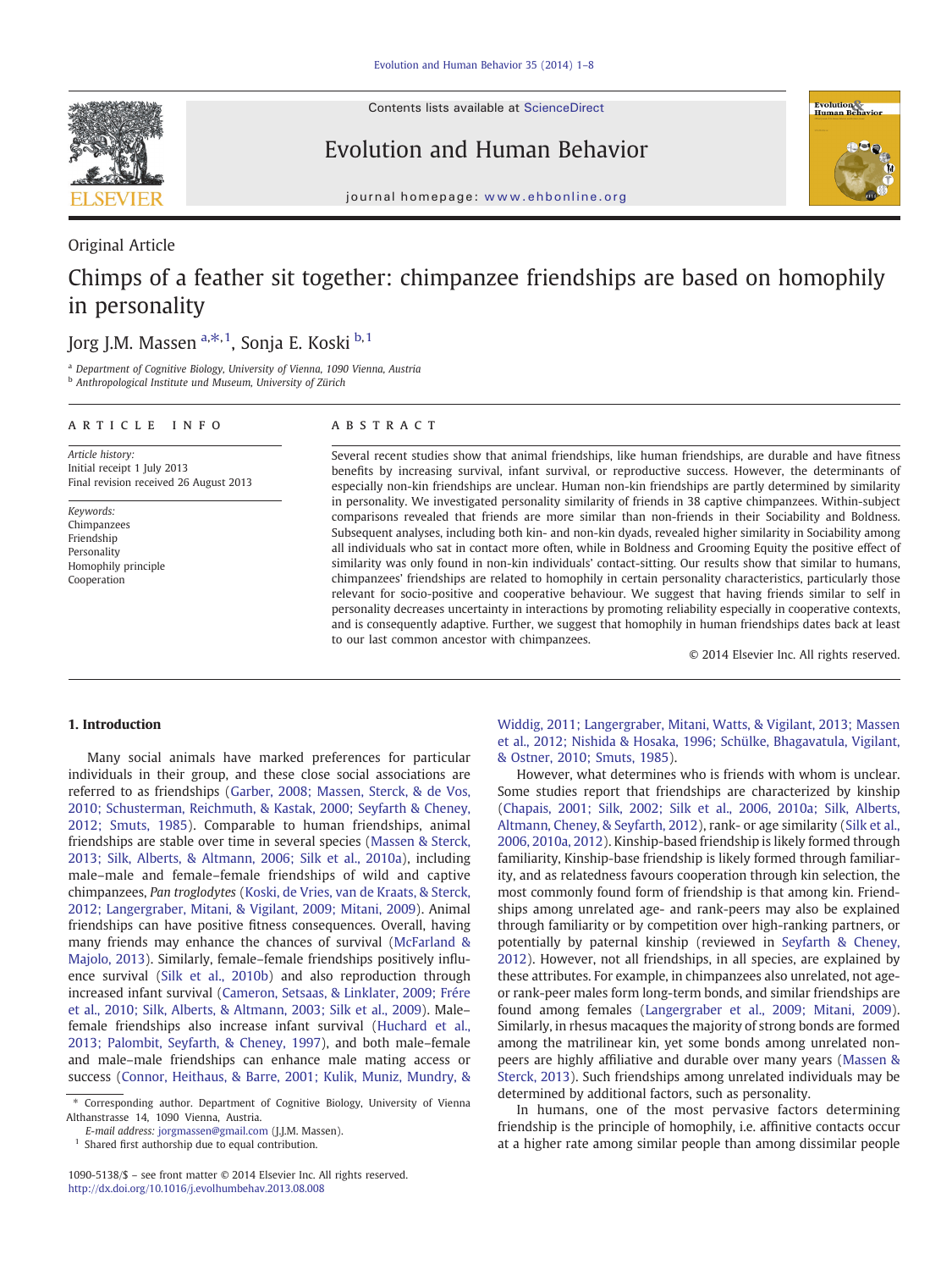([McPherson, Smith-Lovin, & Cook, 2001\)](#page-6-0). Homophily among friends is described regarding age, ethnicity, class, education, interests [\(Marsden,](#page-6-0) [1988; McPherson et al., 2001; Shrum, Cheek, & MacD, 1988](#page-6-0)), and certain personality traits ([Izard, 1960](#page-6-0)). Extraversion, Agreeableness and Openness [\(Digman, 1990](#page-6-0)) predicts friendships in adolescents and young adults [\(Nelson, Thorne, & Shapiro, 2011; Selfhout et al., 2010](#page-7-0)), whereas similarity in Neuroticism or Conscientiousness does not [\(Selfhout et al., 2010](#page-7-0), but see [Kurtz & Sherker, 2003](#page-6-0)).

From an evolutionary point of view, as friendships take investment of energy, time and trust, it is beneficial to maintain bonds with individuals that are more trustworthy. Similarity in characteristics may increase trust through a similar affective state during interaction [\(Clore & Byrne, 1974\)](#page-6-0) or by facilitating reciprocity among individuals with similar behavioural tendencies ([Chiang &](#page-6-0) [Takahashi, 2011; de Waal & Luttrell, 1988; Riolo, Cohen, & Axelrod,](#page-6-0) [2001; Rivas, 2009](#page-6-0)). It is therefore plausible that similarity in characteristics may promote friendship also in nonhuman animals. However, despite evidence for personality similarity in mating partners in many pair-bonded species ([Dingemanse, Both, Drent, &](#page-6-0) [Tinbergen, 2004; Both, Dingemanse, Drent, & Tinbergen, 2005;](#page-6-0) [Schuett, Tregenza, & Dall, 2010](#page-6-0); [Schuett, Godin, & Dall, 2011](#page-7-0); [Gabriel](#page-6-0) [& Black, 2012\)](#page-6-0), thus far empirical evidence of similarity promoting animal friendship is lacking. For example, chacma baboons' (Papio hamadryas ursinus) highest quality bonds were recently found among individuals with consistently high rates of touching, embracing and grunting to lower-ranking females ([Seyfarth, Silk, & Cheney, 2012](#page-7-0)). However, whether the partners had a similar personality, i.e. whether friendship formation was assortative according to personality, was not directly assessed.

In this study, we assessed whether similarity in personality influences chimpanzee friendships. We considered friendships as highly affinitive bonds among and between adult and adolescent males and females that are characterized by high rates of sitting in contact (see Methods). Chimpanzees tend to form long-term bonds mainly with same-sex partners [\(Langergraber et al., 2009; Mitani,](#page-6-0) [2009\)](#page-6-0), but male–female friendships also occur, both in the wild ([Langergraber, Mitani, Watts, & Vigilant, 2010, Langergraber et al.,](#page-6-0) [2013\)](#page-6-0) and in captivity [\(Fraser, Schino, & Aureli, 2008; Koski et al.,](#page-6-0) [2012\)](#page-6-0). Although many long-term bonds in males occur between kin, relatedness does not necessarily determine friendship among either sex class [\(Langergraber, Mitani, & Vigilant, 2007, Langergraber et al.,](#page-6-0) [2009\)](#page-6-0). However, in captive conditions females often remain in their natal group, resulting in matrilinear relationships. Relationships among maternally related individuals are indeed often strongly bonded ([Koski et al., 2012\)](#page-6-0). Therefore, in this study we assessed the effect of personality on strong bonds with particular others both among unrelated and related individuals of both sex.

#### 2. Methods

#### 2.1. Subjects and housing

We studied two captive chimpanzee (Pan troglodytes) colonies housed in Dierenpark Amersfoort ( $n = 14-15$ , three adult or adolescent males, and 11–12 adult or adolescent females) and Burgers' Zoo, Arnhem ( $n = 15-22$ , three to five adolescent or adult males, and 12-17 adult females), The Netherlands. In addition, both groups contained infants and juveniles. However, we did not include them in our analyses since their behaviour and proximity patterns are heavily dependent on those of their mothers. For family trees and dates of birth, please see Electronic Supplementary Materials (ESM). Ages ranged from 1.5 to 47 years in Amersfoort and 5 to 53 years in Arnhem. In chimpanzees, sexual maturity is reached at the age of 9 and old age starts at the age of 30. Consequently, both groups contained both males and females of all life-stages, which represents the natural group composition of chimpanzees in the wild [\(Goodall, 1986](#page-6-0)).

Both groups were housed in zoo facilities containing an inside and an outside enclosure (Arnhem: inside: 368 m<sup>2</sup>, outside: 0.7 ha; Amersfoort: inside:  $96 \text{ m}^2$ , outside:  $475 \text{ m}^2$ ) enriched with climbing facilities, nets, hay and other enrichment items such as footballs and cloths. In both zoos the animals were fed several times a day, with a diet consisting of fruit, vegetables, bread and seeds.

Both zoos are members of the European Association of Zoo and Aquaria and thus fulfil the legal and ethical regulations on captive animal welfare. Due to the non-invasive character of the study, our study did not meet the definition of an animal experiment as mentioned in Article 1 of the Dutch 'Experiments on Animals Act'. Consequently, the ethics committee of Utrecht University waived the need for approval, and thus the experiments comply with the Dutch law.

#### 2.2. Measures and analyses

Each individual's personality was characterised by the personality traits found in our previous studies [\(Koski, 2011; Massen, Antonides,](#page-6-0) [Arnold, Bionda, & Koski, 2013\)](#page-6-0). Here, we provide a brief summary of the findings in these studies. [Koski \(2011\)](#page-6-0) identified high repeatability (i.e. temporal consistency within-individuals and variation between-individuals) in 15 bottom-up derived behavioural variables recorded during the daily behaviour of 75 chimpanzees. The variables formed five independent behavioural syndromes in a factor analysis: Sociability, Positive Affect, Grooming Equity, Anxiety, and Activity. The study included the Arnhem group but not the Amersfoort group. In a later analysis with identical measures the Amersfoort chimpanzees were assessed and the behaviours were found to be similarly repeatable (Koski SE, unpublished). In a subsequent factor analysis including the Amersfoort chimpanzees ( $N_{total} = 90$ ), the solution was nearly identical with the findings of [Koski \(2011\)](#page-6-0), with the exception of the fifth factor, which was not sustained. Therefore, in the current study we included the four retained factors: Sociability, Positive Affect, Anxiety and Grooming Equity (see [Table 1](#page-2-0) for the variables and Table S2 for the variable loadings). The individual factor scores of the four factors were used in the current study as the social personality scores. Note that Grooming Equity is not a dyadic measure of reciprocity; it indicates the skew and spread of individual's grooming efforts among the group.

In addition, with targeted behavioural experiments on the same chimpanzees (10 experiments of novel object, novel food, predator models and foraging puzzles), [Massen et al. \(2013\)](#page-6-0) identified several repeatable and contextually consistent variables. The experiments were performed in a group setting to enhance ecological validity; the results were not influenced by monopolisation of the devices, by rank or by sex ([Massen et al., 2013\)](#page-6-0). The variables formed two factors: Exploration Tendency-Persistence and Boldness (see [Table 1](#page-2-0) for the variables). The individual factor scores of these two factors were used in the current study as the non-social individual personality scores. The social personality trait scores were independent from the nonsocial personality trait scores (Spearman rank order correlations, range from  $r = -0.31$  to  $r = 0.12$ ,  $P > 0.10$  in all correlations).

We used contact sitting as a measure of relationship quality ([Massen et al., 2010\)](#page-6-0) of the dyads in both groups, while keeping it independent from the social measures (e.g. grooming) used to assess personality [\(Koski, 2011](#page-6-0)). Contact sitting and other proximity measures are reliable proxies to differentiate affiliative relationships among animals, including kin vs. non-kin ([Chapais, 2001; Silk, 2002](#page-6-0)), and, generally, 'friends' vs. 'non-friends' [\(Fraser et al., 2008; Massen](#page-6-0) [et al., 2010](#page-6-0)), and are also known to be reliable predictors of human friendships ([Hinde, 1981](#page-6-0)) even in contemporary Western societies ([Hill & Dunbar, 2003\)](#page-6-0). We considered contact-sitting to be an active choice of affiliation of dyads, as it can be very easily refused or broken by an unwilling partner. We derived dyadic contact-sitting values from focal and scan data ([Martin & Bateson, 1993](#page-6-0)), corrected by the sampling effort (i.e., dyadic no. of independent contact sitting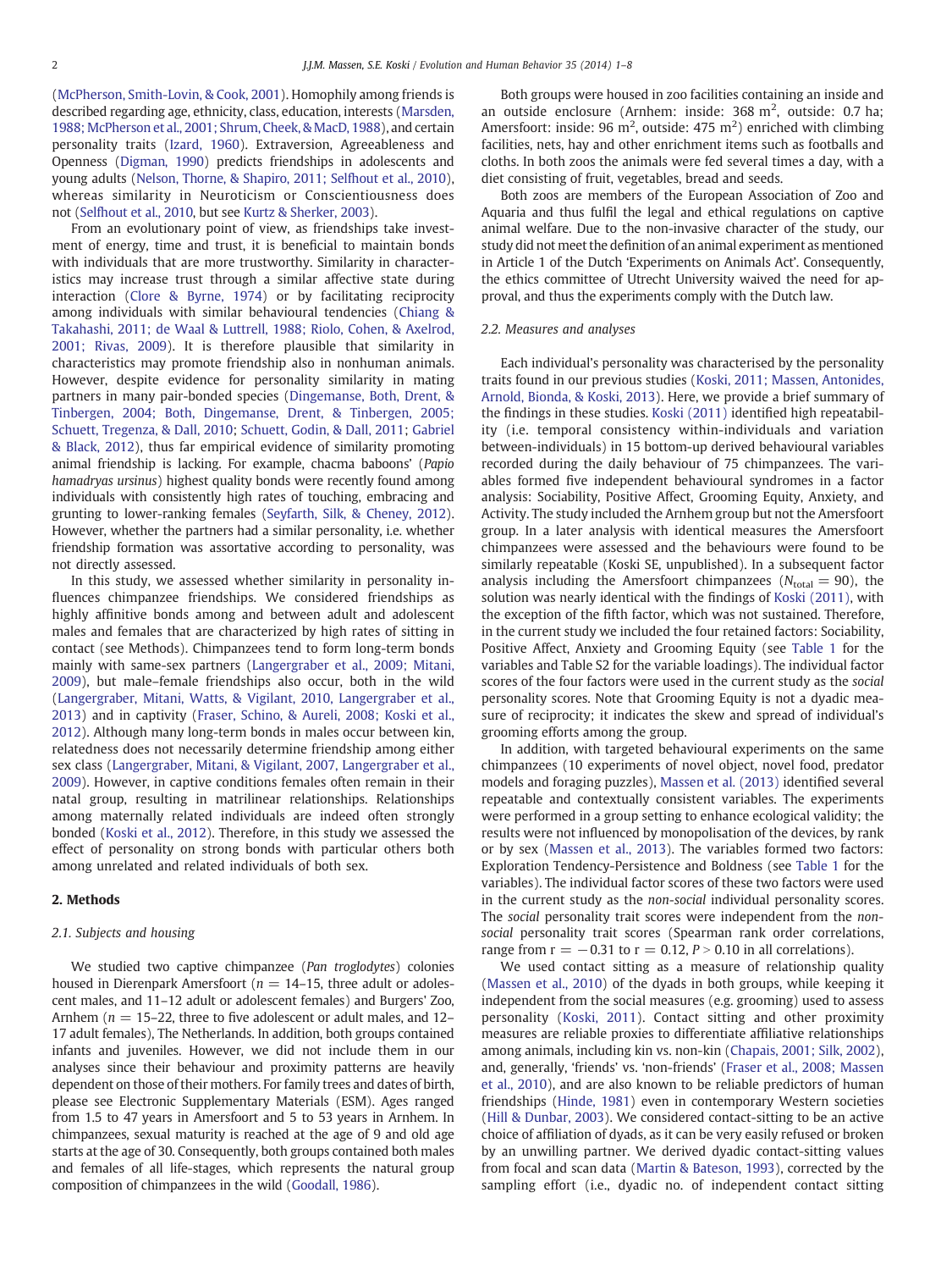#### <span id="page-2-0"></span>Table 1

Behaviours that characterize the personality dimensions used in this study.

| Social behavioral syndromes <sup>®</sup>                                                         | Non-social behavioral syndromes <sup>\$</sup>                            |                 |                                                                                 |                                                                                      |                                         |
|--------------------------------------------------------------------------------------------------|--------------------------------------------------------------------------|-----------------|---------------------------------------------------------------------------------|--------------------------------------------------------------------------------------|-----------------------------------------|
| Sociability                                                                                      | Positive Affect                                                          | Anxiety         | <b>Grooming Equity</b>                                                          | Exploration persistence                                                              | <b>Boldness</b>                         |
| Frequency of grooming given and<br>received (to all partners,<br>analysed as separate variables) | Frequency of play initiated<br>and joined (incl. social and<br>autoplay) | Self-scratching | Grooming density (no. of<br>grooming partners out of<br>all available partners) | No. of approaches to, and<br>time spent in proximity of<br>novel objects and puzzles | No. of approaches<br>to predator models |
| Average no. of inds, in 2 m<br>proximity but not in contact                                      | Frequency of hugs, kisses,<br>gentle touches, finger-                    | Self-grooming   | Grooming diversity (skew<br>of grooming given) $**$                             | Time spent manipulating<br>devices                                                   | Time in proximity<br>of predator models |
| with the focal individual                                                                        | to-mouth                                                                 | Non-aggression  | Inactivity                                                                      | No. of tools used and<br>modified in foraging tasks                                  |                                         |

Each dimension is an independent factor in a factor analysis (social behavioural syndromes) or a principal component analysis (non-social behavioural syndromes). The factors are derived based on a parallel analysis. The traits that loaded negatively in the analysis are indicated here as their polar opposites (i.e. negative loading of 'aggression' is here 'nonaggression' and negative loading of 'activity' is here 'inactivity'). All variables in the analyses are repeatable and based on behavioural observations (social traits) and experiments (non-social traits).

Data published in [Koski \(2011\)](#page-6-0); the variable loadings in the FA including also the Amersfoort chimpanzees is shown in SEM (see Table S2).

\*\* Not measured in Amersfoort, thus excluded in the current analyses.

\$ Data published in [Massen et al. \(2013\)](#page-6-0).

occasions divided by dyadic summed observation time (focal data) or by the total number of scans where both individuals were present in group (scan data).

To assess who was contact-sitting with whom, we used both focal and scan observations. In the first sampling period in Arnhem (June 2002–August 2004) and Amersfoort (October 2009–April 2010), we conducted focal observations on all adolescent and adult members of the group in 10 min continuous observation sessions per individual, each observed once a day, four times a week. This added up to 873 h of focal data (mean  $=$  39.7 h/individual) in Arnhem, and 219 h (mean 14.6 h/individual) in Amersfoort. From the focal data we calculated the dyadic summed contact-sitting occasions divided by the summed dyadic focal minutes. Contact-sitting was defined as sitting or lying in physical contact with another so that at least one body part was clearly touching another individual. Usually this involved at least a whole limb leaning on another individual's body or individuals sitting with sides or backs against each other. Each occasion of contact sitting was scored only once, irrespective of its duration (min. 1 min, max. 10 min). Two contact sitting episodes had to be separated by at least one full minute to be scored as independent occasions. To keep contact sitting independent of grooming, we considered all grooming as grooming only and thus did not score this as contact-sitting, also when contact-sitting led to grooming later, unless the dyad was physically separated in between (min. 1 minute) [\(Massen, Luyten,](#page-6-0) [Spruijt, & Sterck, 2011](#page-6-0)). At the second sampling period, we conducted time-sample scan observations ([Martin & Bateson, 1993\)](#page-6-0) of all independent group members (i.e., excluding infants) in Arnhem (November 2010 - August 2011) and in Amersfoort (January 2011–September 2011). We conducted 2–4 group scans a day throughout the day, always with at least one hour in between each scan to assure that the scans were independent from each other. As before, grooming was only scored as grooming, and not as contact-sitting. Contact sitting was scored as a separate occasion in each scan, as the samples were separated by a considerable time gap. We collected 442 scans (110.5 separate days) of the group in Arnhem, and 204 scans (51 separate days) of the group in Amersfoort. Note, that whilst the measures of personality took into account the directionality of the behaviour (e.g. grooming given was separate from grooming received), contactsitting was scored non-directionally. That is due to the inherent difficulty to assure with certainty who initiates an approach. A contact may be preceded by a subtle gaze or other cues, and individuals may also both move towards each other. Although the question of symmetry in friendships is important and valuable to address ([Majolo,](#page-6-0) [Ventura, & Schino, 2010\)](#page-6-0), we could not account for potential asymmetry in the initiation of contact-sitting.

We standardized the raw contact-sitting data into z-scores (per zoo) before pooling the data of the two zoos. Furthermore, we added

five to each z-score to obtain positive values only, and thereafter log transformed these dyadic data to create a normal distribution.

Owing to demographic changes, the sample sizes differed between analyses: in the analysis of the effects of the social personality traits on friendship,  $N = 37$  (8 males, 29 females), and in the analysis of the effects of the *non-social* personality traits on friendship,  $N = 29$  (6) males, 23 females). For each individual we calculated, per period, which of its non-kin group members were in its Upper and Lower Quartile (UQ and LQ respectively) with regard to contact-sitting. Since individuals may differ in the degree of contact sitting preferences (i.e., they sit in contact frequently with many individuals, or sit in contact very frequently with few individuals), individuals had a different number of individuals in their UQ and LQ (UQ: mean  $=$  3.4, range  $= 1-6$ ; LQ: mean  $= 3.5$ , range  $= 1-6$ ). To assess individuals' personality similarity with their friends and non-friends from each individual's personal perspective, we compared pair-wise the mean absolute difference in personality scores between an individual and its UQ non-kin animals ('friends'), with that between the individual and its non-kin LQ animals ('non-friends'), using Wilcoxon signed ranks tests. The analysis was repeated for every personality dimension, using the time-corresponding friendship classification.

Next, we used Linear Mixed Models (LMM) to assess the influence of dyadic sex-combination, absolute age difference, maternal relatedness, and the absolute differences in personality scores on friendship. Maternal relatedness was based on known pedigrees (i.e., motheroffspring relationships) and was entered as Sewall [Wright's \(1922\)](#page-7-0) coefficient of relatedness r, ranging between 0.125 and 0.5 ([Chapais,](#page-6-0) [2001; Hamilton, 1964; Silk, 2002](#page-6-0)). The dyadic contact-sitting score was the response variable. Sex-combination was entered into the LMM as a fixed factor and age difference, maternal relatedness and the differences in personality scores as fixed covariates. In addition, the location (Zoo) and the two subjects of each dyad were entered as random factors. We ran two sets of models, the first with the social personality scores and the corresponding contact-sitting scores, and the second with the non-social personality scores and the corresponding contact-sitting scores. We ran the models including all two-way interaction effects and reduced the models by excluding non-significant interaction effects. The model choice was based on comparisons of the Akaike Information Criteria (AIC). For reasons of clarity, here we only present the best fitting models.

#### 3. Results

First, we compared the mean absolute difference in personality scores between an individual and its non-kin friends, i.e., individuals in its upper quartile of contact-sitting, to those between the individual and its non-kin non-friends, i.e., individuals in its lower quartile of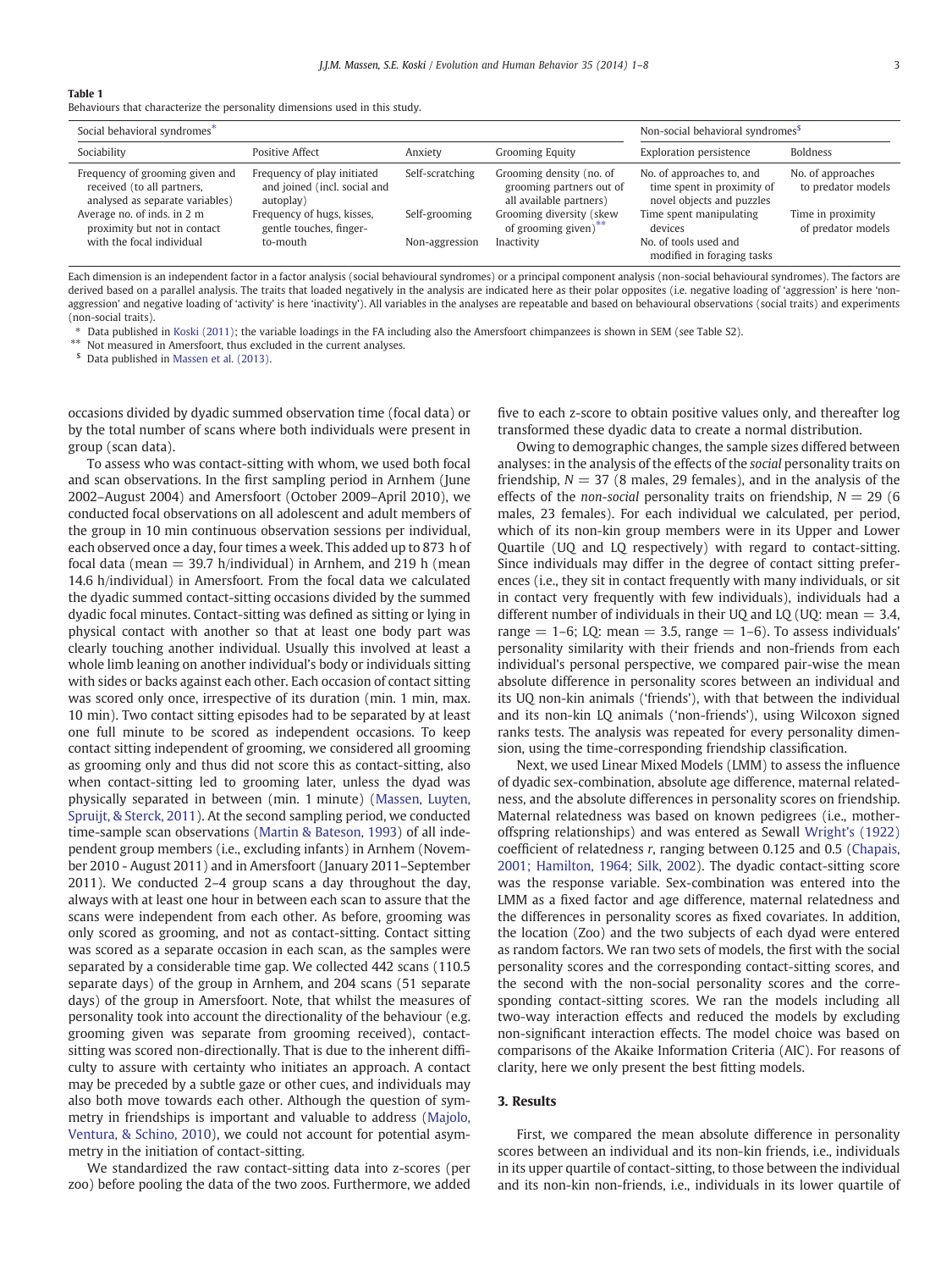<span id="page-3-0"></span>

Fig. 1. Mean absolute difference in individual personality scores of individuals' a) Sociability (individual score range: −1.87 to −0.09), and b) Boldness (score range: −1.64−2.64), with those non-kin individuals that are in each individual's Upper Quartile of contact sitting; i.e. friends (UQ), and with those non-kin individuals that are in each individual's Lower Quartile of contact sitting; i.e. non-friends (LQ).  $*P < 0.05$ .

contact-sitting. We found that friends were significantly more similar (i.e. had a smaller absolute difference) than non-friends in their scores of Sociability (Wilcoxon signed ranks test:  $T^+=$  502,  $N=$  37,  $P = 0.023$ ) and Boldness ( $T^+ = 354$ ,  $N = 29$ ,  $P = 0.003$ ) (Fig. 1). We found no difference between friends' and non-friends' absolute personality difference with regard to personality scores of Grooming Equity, Anxiety, Positive Affect or Exploration-Persistence ( $P > 0.10$ ).

Second, we assessed whether friendship among all dyads, including kin, is predicted by dyadic similarity in the six personality trait dimensions, age difference, sex-combination, or relatedness. In the best-fitting model we found one significant main effect (Table 2). The absolute difference in Sociability had a significant negative effect on contact sitting; i.e. the more similar two individuals were with regard to Sociability, the more often they sat together in contact [\(Fig. 2a](#page-4-0)). This effect was similar for both kin and non-kin relationships, although among kin it was stronger, as indicated by a significant interaction effect (Table 2, [Fig. 2\)](#page-4-0). Also, there was a significant interaction effect of Grooming Equity and Boldness with relatedness on contact sitting: the effect was negative among unrelated individuals, and positive or neutral among kin (Tables 2 and 3, [Fig. 2](#page-4-0)). The interaction of Anxiety difference and relatedness showed a strong positive effect among kin, while among non-kin the relationship was neutral. However, a more detailed investigation of these interactions per kin-class (i.e.,  $r = 0.5$ , 0.25, or 0.125) revealed that the patterns among kin are relatively unclear (see ESM), and should be taken with caution due to the relatively small samples per kin-class. Nonetheless, patterns of nonkin differed from those of related individuals.

Unfortunately, we could not test the potentially confounding factor of dominance hierarchy ([Silk et al., 2006, 2010a, 2012\)](#page-7-0), because an absence of formal submission signals among females in these groups prevented a reliable assessment of the dominance hierarchy. However, in our earlier study we found no relationship between individuals' estimated, categorical rank positions and personality scores ([Massen et al., 2013\)](#page-6-0). Therefore, the influence of personality similarity on friendship is unlikely to be mediated by rank.

#### 4. Discussion

We found that similarity in certain aspects of chimpanzee personality influence dyadic friendship, as assessed by contact sitting. Similar scores in Sociability were found in both kin and non-kin friends, indicating that similarly sociable individuals were sitting together, even when controlling for dyadic sex-combination and age difference. Indeed, sex-combination, age-difference or maternal relatedness did not as such predict dyadic friendship scores. This corroborates the patterns found in the wild and in previous captive studies, where strong friendships are found in all sex combinations,

across ages and among both related and unrelated individuals, although wild females rarely have related adult females in the group, whilst in captivity strong bonds among related females exist ([Crockford et al., 2013; Fraser et al., 2008; Koski et al., 2012; Mitani,](#page-6-0) [2009; Nishida & Hosaka, 1996; Langergraber et al., 2007, 2009, 2013](#page-6-0)). Similarity in Boldness and Grooming Equity also positively influenced non-kin friendships, but not friendships among kin. Finally, kin friends appeared to have high dissimilarity regarding Anxiety, although this result should be considered as tentative.

Our measure of Sociability consisted of individual grooming frequency and duration, and the average number of individuals in close proximity (but not contact-sitting) per moment in time (see [Table 1\)](#page-2-0). The latter represents an individual's average tendency to be in close proximity to others (within 2 m), as it was sampled only once a day at the beginning of the individual's focal session. As such, sociability is similar to the human Extraversion, especially its gregariousness facet ([Costa & McCrae, 1992](#page-6-0)). Human friends are also preferentially similar in Extraversion ([Nelson et al., 2011\)](#page-7-0), further supported by similarity of the dopamine receptor DRD2 genotype in friendship networks (TaqI A polymorphism: [Fowler, Settle, &](#page-6-0)

#### Table 2

The best-fitting model showing the factors influencing the log of the standardized dyadic contact-sitting frequency during the study period in which the social personality scores were obtained, assessed with a Linear Mixed Model (LMM).

| Fixed variable                       | Num.<br>df     | Denom.<br>df | $\beta \pm SE$    | F     | P     |
|--------------------------------------|----------------|--------------|-------------------|-------|-------|
| Maternal relatedness                 | 1              | 309.0        | $0.111 + 0.07$    | 2.42  | 0.120 |
| Sex combination                      | $\mathfrak{D}$ | 142.8        | $-0.010 + 0.02$   | 1.18  | 0.309 |
|                                      |                |              | $0.007 \pm 0.02$  |       |       |
| Age difference                       | 1              | 307.7        | $-0.000 + 0.00$   | 1.24  | 0.266 |
| Difference in Sociability            | 1              | 219.9        | $-0.043 + 0.02$   | 7.64  | 0.006 |
| Difference in Grooming<br>Equity     | 1              | 220.5        | $-0.002 + 0.01$   | 0.03  | 0.871 |
| Difference in Anxiety                | 1              | 232.8        | $0.006 + 0.01$    | 0.52  | 0.472 |
| Difference in Positive Affect        | 1              | 142.5        | $-0.006 \pm 0.01$ | 0.42  | 0.520 |
| Relatedness*diff. Sociability        | 1              | 317.0        | $-0.491 + 0.19$   | 6.86  | 0.009 |
| Relatedness*diff<br>Grooming Eq.     | 1              | 313.6        | $0.260 + 0.09$    | 8.05  | 0.005 |
| Relatedness*diff, Anxiety            | 1              | 298.4        | $0.354 + 0.11$    | 10.93 | 0.001 |
| Relatedness*diff.<br>Positive Affect | 1              | 304.1        | $0.098 + 0.06$    | 2.79  | 0.096 |

Dyadic sex combination was entered as a fixed factor, and absolute age difference, maternal relatedness of the dyad (as the real r, ranging between 0.0125 and 0.5 [\(Chapais, 2001; Silk, 2002\)](#page-6-0)), and the dyadic absolute differences in personality scores were fixed covariates. Additionally, all two-way interactions between dispositional (personality) effects and non-dispositional (age, sex and relatedness) effects were tested in the full model, and zoo, individual A of the dyad and individual B of the dyad were entered as random factors.

Bold typeface indicates significance at the level alpha  $< 0.05$ .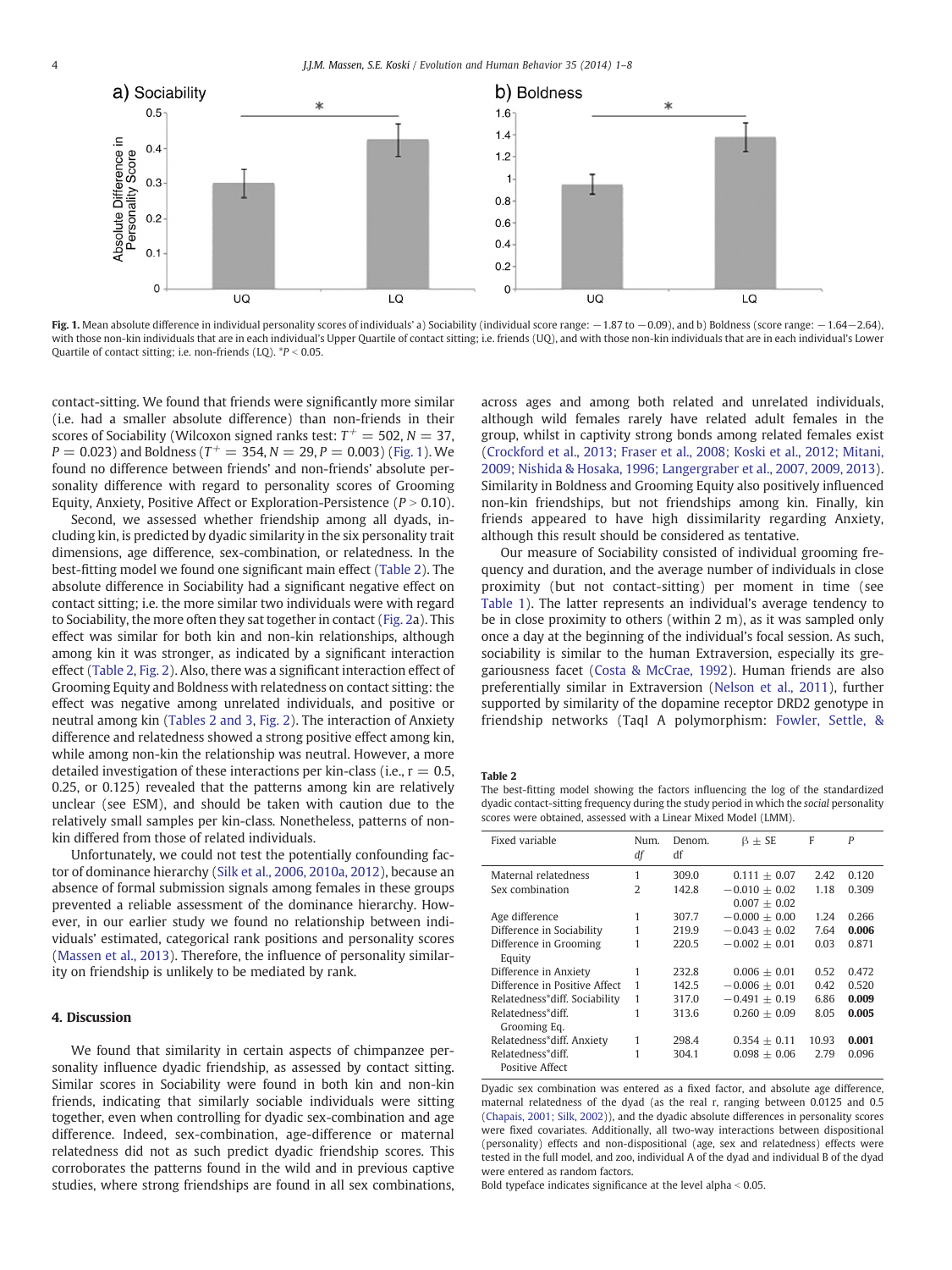<span id="page-4-0"></span>

Fig. 2. Relation between contact-sitting (log of standardized values) and the absolute difference in dyadic personality scores of a) Sociability, b) Grooming Equity, c) Anxiety, and d) Boldness, and the effect of maternal relatedness on this relation.

[Christakis, 2011;](#page-6-0) but see [Boardman, Domingue, & Fletcher, 2012](#page-6-0)). Interestingly, DRD2 receptor density is associated with social detachment and aloofness ([Farde, Gustavsson, & Jönsson, 1997](#page-6-0)). Thus, a similar gregariousness tendency appears to be preferred among friends in humans and chimpanzees.

An obvious alternative explanation for the chimpanzee pattern may be that particularly sociable individuals sit together simply because less sociable individuals avoid them. However, there were

#### Table 3

The best-fitting model showing the factors influencing the log of the standardized dyadic contact sitting frequency during the study period in which the non-social personality scores were obtained, assessed with a Linear Mixed Model (LMM).

| Fixed variable             |               | Num. df Denom. df $\beta \pm SE$ |                       | F    | P     |
|----------------------------|---------------|----------------------------------|-----------------------|------|-------|
| Maternal relatedness       |               | 173.4                            | $0.070 \pm 0.06$ 0.01 |      | 0.908 |
| Sex combination            | $\mathcal{D}$ | 90.3                             | $0.018 + 0.03$ 2.35   |      | 0.101 |
|                            |               |                                  | $-0.014 + 0.03$       |      |       |
| Age difference             |               | 186.3                            | $-0.000 + 0.00$       | 0.33 | 0.564 |
| Difference in Exploration  |               | 187.4                            | $0.002 + 0.01$        | 0.10 | 0.754 |
| Difference in Boldness     |               | 175.5                            | $-0.008 + 0.01$       | 1.42 | 0.235 |
| Relatedness*Diff. Boldness |               | 173.2                            | $0.119 + 0.05$        | 6.76 | 0.010 |

The full model was similar to the one with social personality scores [\(Table 2\)](#page-3-0).

also friendships among individuals with similarly low scores of Sociability. Moreover, the same effect was found when comparing the mean difference in sociability scores of the best and the worst friends at the individual level. These aspects support our interpretation of preferential association of similar individuals.

Homophily in Boldness and Grooming Equity was found only among non-kin friends. Similarity in Boldness may be especially beneficial in cooperation, considering that our measures of Boldness concerned behaviour in a predatory context (modelled by an artificial leopard and snake). Effective mobbing of a predator requires coordination and cooperation, which may be facilitated by trust in another's similarly active participation. Arguably, in this context, the benefit concerns specifically equally bold individuals, because bolder individuals with a high mobbing propensity would not benefit from associating with shier individuals with a low mobbing propensity, whereas shy individuals would benefit from associating with bolder ones.

However, cooperative mobbing is not the only mutually beneficial form of cooperation in chimpanzees. Friends frequently exchange grooming, coalitionary support in conflicts and, in some populations, meat (captivity: [Fraser et al., 2008; Kulik et al., 2011](#page-6-0); wild: [Mitani,](#page-6-0)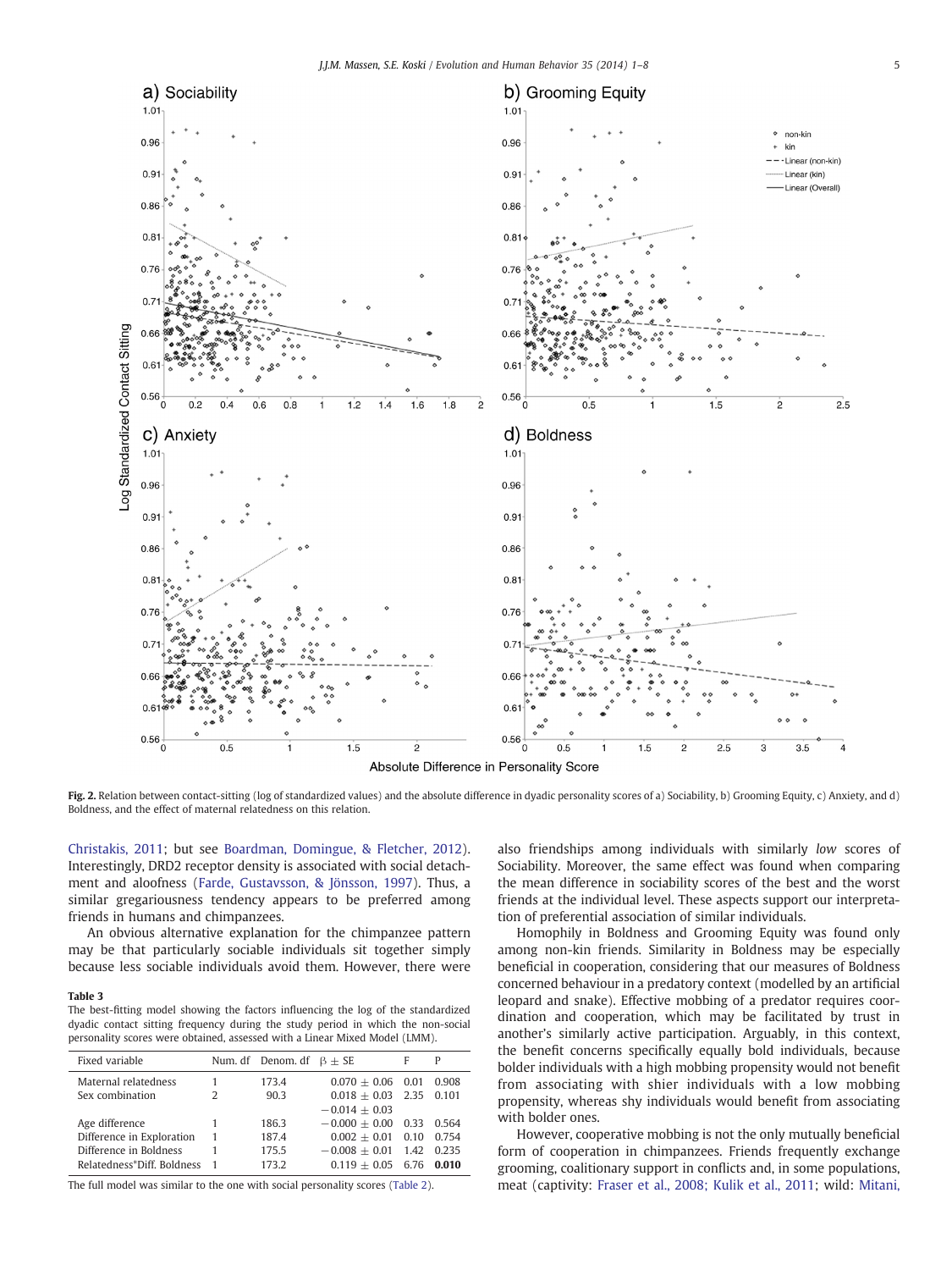[2006; Gomes & Boesch, 2011](#page-6-0)). Post-hoc analysis on coalitionary support revealed that also in the Arnhem chimpanzees assessed in this study (unfortunately, we did not have appropriate data available for the Amersfoort chimpanzees), friends support each other in conflicts significantly more often than non-friends (coalition frequency/opportunity to support: UQ vs. LQ of non-kin contact sitting, Wilcoxon signed ranks:  $T^+=90$ ,  $N=22$ ,  $P=0.016$ ; Fig. S2). Therefore, if personality similarity is sufficiently beneficial in some cooperative contexts, such as grooming and coalitions, the consequent friendship of similar individuals is beneficial also in other cooperative contexts.

We hypothesise that similarity in Boldness, Sociability and Grooming Equity is adaptive through facilitating mutual benefits in many cooperative situations, especially among unrelated individuals (see a similar argument for mate choice: [Schuett et al., 2010](#page-7-0)). In ultimate terms, kin-friendship is favoured by kin selection, whilst non-kin friendship may gain selective advantage from more reliable cooperation. This suggestion is supported by theoretical models on the positive effect of homophily on the maintenance and evolution of cooperation [\(Riolo et al., 2001; Rivas, 2009; Chiang & Takahashi,](#page-7-0) [2011\)](#page-7-0). Similarly bold and similarly sociable individuals may become bonded partners because of increasing trust in each other's behaviour, promoted either through similar behavioural tendencies that facilitate reciprocity, maintenance of a similar affective state during interactions, or both. Indeed, in experimental conditions chimpanzee friends cooperate better than non-friends ([Melis, Hare,](#page-6-0) [& Tomasello, 2006\)](#page-6-0), although it is not clear whether this stems from similarity in personality. In addition, our hypothesis of the evolutionary benefits of homophily is consistent with the positive group-level assortment with regard to boldness in fish ([Croft et al.,](#page-6-0) [2009; Schürch, Rothenberger, & Heg, 2010](#page-6-0)), and the similarity in personality of mating partners in many species [\(Dingemanse et al.,](#page-6-0) [2004; Both et al., 2005; Sinn, Apiolaza, & Moltschaniwskyj, 2006;](#page-6-0) [Schuett, Godin, & Dall, 2011](#page-7-0); [Gabriel & Black, 2012\)](#page-6-0). For example, zebra finches actively choose males that have a similar personality to their own [\(Schuett, Dall, & Tregenza, 2011\)](#page-7-0), and in an independent study pairs with a similar personality raised chicks in better condition than those with a different personality, and the effect was not dependent on genetic factors ([Schuett, Godin, & Dall, 2011](#page-7-0)). Our results suggest that homophily in personality regarding coordination and cooperation is not limited to mating pairs, but may apply to beneficial social relations in general. It would be informative to assess whether similar homophily among cooperative friends is also found in wild chimpanzees, where forms of cooperation include behaviours less common or absent in captivity (i.e., border patrols, inter-group encounters, hunting).

Considering further the found similarities with human friendship preference, in addition to the preferred similarity in gregariousness among friends, also similarity in boldness among unrelated friends agrees with the human data. In humans, boldness/shyness in the social realm is a characteristic of the Extraversion construct, similarly to gregariousness. In addition, also some of the absent effects in our study show some intriguing similarity to those found in humans. Namely, we found no effect of dyadic similarity or difference in Exploration-Persistence among friends. Our measure of Exploration-Persistence is close to the human constructs Openness (which includes intellectual curiosity) and Conscientiousness (which includes deliberation and self-control). Similarity in Openness is found among human friends, but it is hypothesised to influence friendship mainly via similar vocational choices and interests ([McCrae, 1996](#page-6-0)). Similarity in Conscientiousness is not found to influence friendship choice in young adults [\(Selfhout et al., 2010\)](#page-7-0), although individual's Conscientiousness and similarity in Conscientiousness is associated positively with friendship quality ([Kurtz & Sherker, 2003; Jensen-Campbell &](#page-6-0) [Malcolm, 2007\)](#page-6-0). Moreover, we found no effect of similarity in Anxiety on friendship, nor is it found in human Neuroticism (which concerns both baseline and reactive proneness to stress, and overall emotionality; [Costa & McCrae, 1992](#page-6-0)). Thus, it appears that what draws and keeps friends together in both chimpanzees and humans is similarity in gregariousness, assertiveness and boldness, but not in persistence and goal-orientation or curiosity.

However, in humans there is also a known effect of dissimilarity in friendships, which may be beneficial due to friends adopting complementary roles and thus avoiding competition (niche specialization: humans: [Hruschka, 2010;](#page-6-0) see psychological support in complementary roles: [Nelson et al., 2011;](#page-7-0) in other social animals: [Bergmüller & Taborsky, 2010\)](#page-6-0). In collaborative work situations, heterophily appears to increase benefits for collaborative interaction partners by complementation of individual skills to the collective benefit [\(Rivera, Soderstrom, & Uzzi, 2010\)](#page-7-0). However, such multiparty collaborations do not exist in chimpanzees, and in dyadic friendship niche specialization is rather unlikely, considering the types of behaviours that chimpanzee friends cooperate in. Accordingly, we found no heterophily effects, apart from a tentative one regarding Anxiety among related friends, apparently driven by mother-offspring relationships (Fig. S1). However, this is to be interpreted with great caution due to a small number of mother-offspring dyads in the data. Whilst intriguing and worth addressing in further studies, homophily appears to be a stronger determinant than heterophily of friendships in these groups of chimpanzees. We hypothesise that it is because of homophily's benefits in dyadic cooperative contexts. In humans, it is consistently found that dyadic friendships are characterised by tolerance to imbalance of exchanged favours and by less active tracking of those favours than with non-friends (e.g. [Hruschka, 2010; Xue & Silk, 2012\)](#page-6-0), which likely promotes coordination and commitment to enhance reliable cooperation whilst it relaxes the need to keep track of the exchanges. It is plausible that homophily brings forward similar psychological and evolutionary benefits also in chimpanzees.

Regarding proximate mechanisms of friendship formation, homophily may be more relevant for non-kin, because relatives are likely to bond through long-term familiarity, whilst unrelated individuals may engage in active friendship formation based on the other's characteristics (cf. [Schuett, Dall, et al., 2011\)](#page-7-0). Alternatively, assortment based on personality may be passive, because bold and sociable individuals are more likely to establish relationships with anyone, and thus more likely to find each other. Conversely, shier and less sociable individuals interact with others less frequently, but when they bond, they are more likely to seek similarly shy and 'aloof' individuals. If similarity thereafter promotes mutually beneficial interactions, it maintains durable bonds.

A cautionary note concerns the difficulty to disentangle causality in our data: do chimpanzees choose friends of similar personality, or do chimpanzees that are close with each other develop similar personalities? For example, in humans perceived similarity in personality enhances friendship intensity, yet in turn, the intensity of friendship also enhances the perceived similarity in personality (Selfhout, Denissen, Branje, & [Meeus, 2009; Linden-Andersen,](#page-7-0) [Markiewicz, & Doyle, 2009\)](#page-7-0). However, in our data homophilic preferences were less apparent among related individuals who nonetheless are often in each other's proximity, which suggests that friends were chosen according to their similarity in personality and not the other way around. In addition, personality is known to be heritable [\(Penke, Denissen, & Miller, 2007; Tschirren & Bensch, 2010\)](#page-7-0) and remarkably stable within life-phases (chimpanzees: [Koski, 2011;](#page-6-0) humans: [Caspi, Roberts, & Shiner, 2005\)](#page-6-0), which also supports the causal effect of similarity.

To conclude, we found that chimpanzee friendships are determined by similarity in personality, specifically in Sociability, Boldness, and Grooming Equity. We suggest that similarity in these personality traits is adaptive, because it may enhance partner reliability in cooperative interactions, including grooming, cooperative defence, and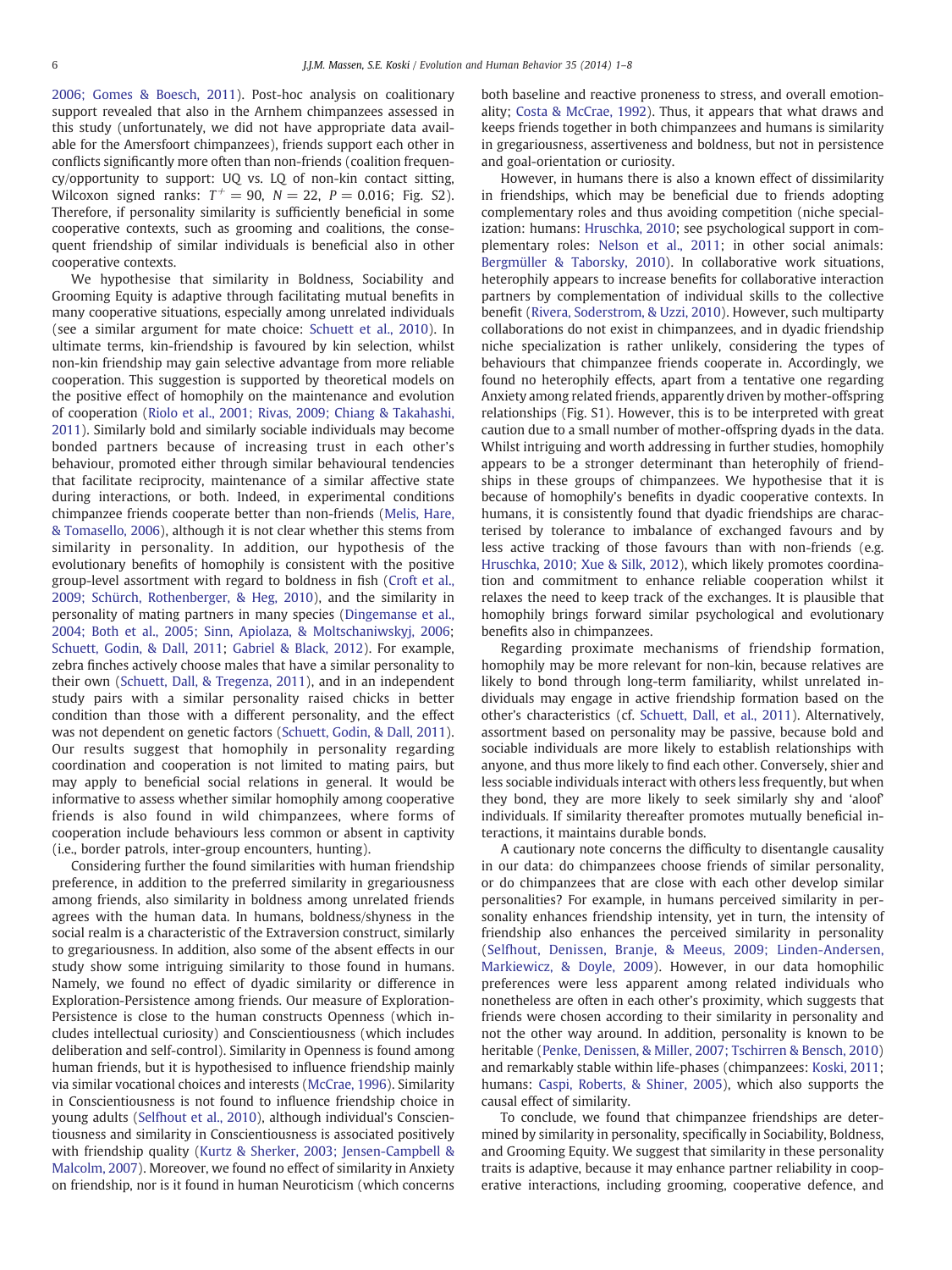<span id="page-6-0"></span>coalitionary support in aggression. Similarity in these characteristics may be especially relevant in bonds among unrelated individuals. Our results resemble homophily found in human friendships. This suggests that the mechanisms of friendship formation and/or maintenance are similar in ourselves and our closest living relatives.

#### Supplementary Materials

Supplementary data to this article can be found online at [http://dx.](http://dx.doi.org/10.1016/j.evolhumbehav.2013.08.008) [doi.org/10.1016/j.evolhumbehav.2013.08.008](http://dx.doi.org/10.1016/j.evolhumbehav.2013.08.008).

#### Acknowledgments

We thank Burgers' Zoo, Arnhem, and Dierenpark Amersfoort, the Netherlands, especially Tom de Jong, Wineke Schoo, Raymond van der Meer, and all the keepers for great enthusiasm and cooperation during the studies. We thank Thomas Bionda, Athena Vervloet, Anne-Marie Arnold, Sanja Antonides, Dorith Vermunt, and many earlier students in the Arnhem chimpanzee project of SEK for their help in collecting data. Carel van Schaik, Thomas Bugnyar, Wiebke Schuett, Alecia Carter, Daniel Hruschka and two anonymous reviewers are thanked for discussions and very helpful comments on the manuscript. Finally, we gratefully acknowledge our funding bodies: the Lucie Burgers Foundation (to JJMM), the Austrian Science Foundation FWF (grantnr. M 1351-B17 to JJMM), and the Ella and Georg Ernrooth Foundation (to SEK).

#### References

- Bergmüller, R., & Taborsky, M. (2010). [Animal personality due to social niche spe](http://refhub.elsevier.com/S1090-5138(13)00092-5/rf0005)cialisation. [Trends in Ecology & Evolution](http://refhub.elsevier.com/S1090-5138(13)00092-5/rf0005), 25, 504–511.
- Boardman, J. D., Domingue, B. W., & Fletcher, J. M. (2012). [How social and genetic](http://refhub.elsevier.com/S1090-5138(13)00092-5/rf0010) factors predict friendship networks. [Proceedings of the National Academy of Sciences](http://refhub.elsevier.com/S1090-5138(13)00092-5/rf0010) USA, 109[, 17377](http://refhub.elsevier.com/S1090-5138(13)00092-5/rf0010)–17381.
- Both, C., Dingemanse, N. J., Drent, P. J., & Tinbergen, J. M. (2005). [Pairs of extreme avian](http://refhub.elsevier.com/S1090-5138(13)00092-5/rf0015) [personalities have highest reproductive success.](http://refhub.elsevier.com/S1090-5138(13)00092-5/rf0015) Journal of Animal Ecology, 74, 667–[674.](http://refhub.elsevier.com/S1090-5138(13)00092-5/rf0015)
- Cameron, E. Z., Setsaas, T. H., & Linklater, W. (2009). [Social bonds between unrelated](http://refhub.elsevier.com/S1090-5138(13)00092-5/rf0020) [females increase reproductive success in feral horses.](http://refhub.elsevier.com/S1090-5138(13)00092-5/rf0020) Proceedings of the National [Academy of Sciences, USA](http://refhub.elsevier.com/S1090-5138(13)00092-5/rf0020), 106, 13850–13853.
- Caspi, A., Roberts, B. W., & Shiner, R. L. (2005). [Personality development: Stability and](http://refhub.elsevier.com/S1090-5138(13)00092-5/rf0025) change. [Annual Review of Psychology](http://refhub.elsevier.com/S1090-5138(13)00092-5/rf0025), 56, 453–484.
- Chapais, B. (2001). [Primate nepotism: What is the explanatory value of kin selection?](http://refhub.elsevier.com/S1090-5138(13)00092-5/rf0030) [International Journal of Primatology](http://refhub.elsevier.com/S1090-5138(13)00092-5/rf0030), 22, 203–229.
- Chiang, Y. -S., & Takahashi, N. (2011). [Network homophily and the evolution of the](http://refhub.elsevier.com/S1090-5138(13)00092-5/rf0035) [pay-it-forward reciprocity.](http://refhub.elsevier.com/S1090-5138(13)00092-5/rf0035) PloS One, 6, e29188.
- Clore, G. L., & Byrne, D. A. (1974). [A reinforcement-affect model of attraction. In T. L.](http://refhub.elsevier.com/S1090-5138(13)00092-5/rf0040) Housto (Ed.), [Foundations of interpersonal attraction](http://refhub.elsevier.com/S1090-5138(13)00092-5/rf0040) (pp. 143–165). New York: [Academic Press.](http://refhub.elsevier.com/S1090-5138(13)00092-5/rf0040)
- Connor, R. C., Heithaus, M. R., & Barre, L. M. (2001). [Complex social structure, alliance](http://refhub.elsevier.com/S1090-5138(13)00092-5/rf0045) [stability and mating access in a bottlenose dolphin](http://refhub.elsevier.com/S1090-5138(13)00092-5/rf0045) 'super-alliance'. Proceedings of [the Royal Society London B](http://refhub.elsevier.com/S1090-5138(13)00092-5/rf0045), 268, 263–267.
- Costa, P. T. J., & McCrae, R. R. (1992). Four ways fi[ve factors are basic.](http://refhub.elsevier.com/S1090-5138(13)00092-5/rf0050) Personality and [Individual Differences](http://refhub.elsevier.com/S1090-5138(13)00092-5/rf0050), 13, 653–665.
- Crockford, C., Wittig, R. M., Langergraber, K., Ziegler, T. E., Zuberbuhler, K., & Deschner, T. (2013). [Urinary oxytocin and social bonding in related and unrelated wild](http://refhub.elsevier.com/S1090-5138(13)00092-5/rf0060) chimpanzees. [Proceedings of the Royal Society B: Biological Sciences](http://refhub.elsevier.com/S1090-5138(13)00092-5/rf0060), 280, 20122765.
- Croft, D. P., Krause, J., Darden, S. K., Ramnarine, I. W., Faria, J. J., & James, R. (2009). [Behavioural trait assortment in a social network: patterns and implications.](http://refhub.elsevier.com/S1090-5138(13)00092-5/rf0055) [Behavioural Ecology and Sociobiology](http://refhub.elsevier.com/S1090-5138(13)00092-5/rf0055), 63, 1495–1503.
- de Waal, F. M. B., & Luttrell, L. M. (1988). [Mechanisms of social reciprocity in three](http://refhub.elsevier.com/S1090-5138(13)00092-5/rf0400) [primate species: symmetrical relationship characteristics or cognition?](http://refhub.elsevier.com/S1090-5138(13)00092-5/rf0400) Ethology [and Sociobiology](http://refhub.elsevier.com/S1090-5138(13)00092-5/rf0400), 9, 101–118.
- Digman, J. M. (1990). [Personality structure: Emergence of the](http://refhub.elsevier.com/S1090-5138(13)00092-5/rf0065) five-factor model. Annual [Review of Psychology](http://refhub.elsevier.com/S1090-5138(13)00092-5/rf0065), 41, 417–440.
- Dingemanse, N. J., Both, C., Drent, P. J., & Tinbergen, J. M. (2004). [Fitness consequences](http://refhub.elsevier.com/S1090-5138(13)00092-5/rf0070) of avian personalities in a fl[uctuating environment. Proceedings of the Royal](http://refhub.elsevier.com/S1090-5138(13)00092-5/rf0070) [Society of London B.](http://refhub.elsevier.com/S1090-5138(13)00092-5/rf0070) Biological Sciences, 271, 847–852.
- Farde, L., Gustavsson, J. P., & Jönsson, E. (1997). [D2 dopamine receptors and personality](http://refhub.elsevier.com/S1090-5138(13)00092-5/rf0075) traits. [Nature](http://refhub.elsevier.com/S1090-5138(13)00092-5/rf0075), 385, 590.
- Fowler, J. H., Settle, J. E., & Christakis, N. A. (2011). [Correlated genotypes in friendship](http://refhub.elsevier.com/S1090-5138(13)00092-5/rf0080) networks. [Proceedings of the National Academy of Sciences, USA](http://refhub.elsevier.com/S1090-5138(13)00092-5/rf0080), 108, 1993–1997.
- Fraser, O. N., Schino, G., & Aureli, F. (2008). [Components of relationship quality in](http://refhub.elsevier.com/S1090-5138(13)00092-5/rf0085) [chimpanzees.](http://refhub.elsevier.com/S1090-5138(13)00092-5/rf0085) Ethology, 114, 834–843.
- Frére, C. H., Krutzen, M., Mann, J., Conner, R. C., Bjeder, L., & Sherwin, W. B. (2010). [Social](http://refhub.elsevier.com/S1090-5138(13)00092-5/rf0090) and genetic interactions drive fi[tness variation in a free-living dolphin population.](http://refhub.elsevier.com/S1090-5138(13)00092-5/rf0090) [Proceedings of the National Academy of Sciences, USA](http://refhub.elsevier.com/S1090-5138(13)00092-5/rf0090), 107, 19949–19954.
- Gabriel, P. O., & Black, J. M. (2012). [Behavioural syndromes, partner compatibility and](http://refhub.elsevier.com/S1090-5138(13)00092-5/rf0095) [reproductive performance in Stellar](http://refhub.elsevier.com/S1090-5138(13)00092-5/rf0095)'s jays. Ethology, 118, 76–86.
- Garber, P. A. (2008). [From kinship to friendship: cooperation and af](http://refhub.elsevier.com/S1090-5138(13)00092-5/rf0100)filiation in male new world primates. [American Journal of Primatology](http://refhub.elsevier.com/S1090-5138(13)00092-5/rf0100), 70, S27.
- Gomes, C. M., & Boesch, C. (2011). [Reciprocity and trades in wild West African](http://refhub.elsevier.com/S1090-5138(13)00092-5/rf0105) chimpanzees. [Behavioral Ecology and Sociobiology](http://refhub.elsevier.com/S1090-5138(13)00092-5/rf0105), 65, 2183–2196. Goodall, J. (1986). [The chimpanzees of Gombe. Boston: Houghton Mif](http://refhub.elsevier.com/S1090-5138(13)00092-5/rf0110)flin Publishing.
- Hamilton, W. D. (1964). [The genetical evolution of social behaviour. I.](http://refhub.elsevier.com/S1090-5138(13)00092-5/rf0115) Journal of [Theoretical Biology](http://refhub.elsevier.com/S1090-5138(13)00092-5/rf0115), 7, 1–16.
- Hill, R. A., & Dunbar, R. I. M. (2003). [Social network size in humans.](http://refhub.elsevier.com/S1090-5138(13)00092-5/rf0125) Human Nature, 14, 53–[72.](http://refhub.elsevier.com/S1090-5138(13)00092-5/rf0125)
- Hinde, R. A. (1981). [The bases of a science of interpersonal relationships. In S. Duck, & R.](http://refhub.elsevier.com/S1090-5138(13)00092-5/rf0130) Gilmour (Eds.), [Personal relationships. 1: Study of personal relationships](http://refhub.elsevier.com/S1090-5138(13)00092-5/rf0130) (pp. 1–22). [New York: Academic Press.](http://refhub.elsevier.com/S1090-5138(13)00092-5/rf0130)
- Hruschka, D. J. (2010). [Friendship: Development, ecology and evolution of a](http://refhub.elsevier.com/S1090-5138(13)00092-5/rf0120) [relationship. Berkeley and Los Angeles, California: University of California Press.](http://refhub.elsevier.com/S1090-5138(13)00092-5/rf0120)
- Huchard, E., Charpentier, M. J., Marshall, H., King, A. J., Knapp, L. A., & Cowlishaw, G. (2013). [Paternal effects on access to resources in a promiscuous primate society.](http://refhub.elsevier.com/S1090-5138(13)00092-5/rf0135) [Behavioral Ecology](http://refhub.elsevier.com/S1090-5138(13)00092-5/rf0135), 24, 229–236.
- Izard, C. E. (1960). [Personality similarity and friendship.](http://refhub.elsevier.com/S1090-5138(13)00092-5/rf0140) Journal of Abnormal and Social [Psychology](http://refhub.elsevier.com/S1090-5138(13)00092-5/rf0140), 61, 47–51.
- Jensen-Campbell, L. A., & Malcolm, K. T. (2007). [The Importance of conscientiousness](http://refhub.elsevier.com/S1090-5138(13)00092-5/rf0145) [in adolescent interpersonal relationships.](http://refhub.elsevier.com/S1090-5138(13)00092-5/rf0145) Personality and Social Psychology Bulletin, 33[, 368](http://refhub.elsevier.com/S1090-5138(13)00092-5/rf0145)–383.
- Koski, S. E. (2011). [Social personality traits in chimpanzees: temporal stability and](http://refhub.elsevier.com/S1090-5138(13)00092-5/rf0150) [structure of behaviourally assessed personality traits in three captive populations.](http://refhub.elsevier.com/S1090-5138(13)00092-5/rf0150) [Behavioural Ecology and Sociobiology](http://refhub.elsevier.com/S1090-5138(13)00092-5/rf0150), 65, 2161–2174.
- Koski, S. E., de Vries, H., van de Kraats, A., & Sterck, E. H. M. (2012). [Stability and change](http://refhub.elsevier.com/S1090-5138(13)00092-5/rf0155) [of social relationship quality in captive chimpanzees \(Pan troglodytes.](http://refhub.elsevier.com/S1090-5138(13)00092-5/rf0155) International [Journal of Primatology](http://refhub.elsevier.com/S1090-5138(13)00092-5/rf0155), 33, 905–921.
- Kulik, L., Muniz, L., Mundry, R., & Widdig, A. (2011). [Patterns of intervention and](http://refhub.elsevier.com/S1090-5138(13)00092-5/rf0160) [the effect of coalitions and sociality on male](http://refhub.elsevier.com/S1090-5138(13)00092-5/rf0160) fitness. Molecular Ecology, 21, 699–[714.](http://refhub.elsevier.com/S1090-5138(13)00092-5/rf0160)
- Kurtz, J. E., & Sherker, J. L. (2003). [Relationship quality, trait similarity, and self-other](http://refhub.elsevier.com/S1090-5138(13)00092-5/rf0165) [agreement on personality ratings in college roommates.](http://refhub.elsevier.com/S1090-5138(13)00092-5/rf0165) Journal of Personality, 71, 21–[48.](http://refhub.elsevier.com/S1090-5138(13)00092-5/rf0165)
- Langergraber, K. E., Mitani, J. C., & Vigilant, L. (2007). [From the cover: The limited](http://refhub.elsevier.com/S1090-5138(13)00092-5/rf0170) [impact of kinship on cooperation in wild chimpanzees.](http://refhub.elsevier.com/S1090-5138(13)00092-5/rf0170) Proceedings of the National [Academy of Sciences, USA](http://refhub.elsevier.com/S1090-5138(13)00092-5/rf0170), 104, 7786–7790.
- Langergraber, K. E., Mitani, J. C., & Vigilant, L. (2009). [Kinship and social bonds in](http://refhub.elsevier.com/S1090-5138(13)00092-5/rf0175) female chimpanzees (Pan troglodytes). [American Journal of Primatology](http://refhub.elsevier.com/S1090-5138(13)00092-5/rf0175), 71, 840–[851.](http://refhub.elsevier.com/S1090-5138(13)00092-5/rf0175)
- Langergraber, K. E., Mitani, J. C., Watts, D. P., & Vigilant, L. (2010). Male–[female social](http://refhub.elsevier.com/S1090-5138(13)00092-5/rf0180) [relationships and reproductive success in wild chimpanzees.](http://refhub.elsevier.com/S1090-5138(13)00092-5/rf0180) American Journal of [Physical Anthropology](http://refhub.elsevier.com/S1090-5138(13)00092-5/rf0180), S50, 151.
- Langergraber, K. E., Mitani, J. C., Watts, D. P., & Vigilant, L. (2013). Male–[female socio](http://refhub.elsevier.com/S1090-5138(13)00092-5/rf0185)[spatial relationships and reproduction in wild chimpanzees.](http://refhub.elsevier.com/S1090-5138(13)00092-5/rf0185) Behavioural Ecology [and Sociobiology](http://refhub.elsevier.com/S1090-5138(13)00092-5/rf0185), 67, 861–873.
- Linden-Andersen, S., Markiewicz, D., & Doyle, A. -B. (2009). [Perceived similarity among](http://refhub.elsevier.com/S1090-5138(13)00092-5/rf0190) [adolescent friends: The role of reciprocity, friendship quality, and gender.](http://refhub.elsevier.com/S1090-5138(13)00092-5/rf0190) Journal of [Early Adolescence](http://refhub.elsevier.com/S1090-5138(13)00092-5/rf0190), 29, 617–637.
- Majolo, B., Ventura, R., & Schino, G. (2010). [Asymmetry and dimensions of relationship](http://refhub.elsevier.com/S1090-5138(13)00092-5/rf0195) [quality in the Japanese Macaque \(](http://refhub.elsevier.com/S1090-5138(13)00092-5/rf0195)Macaca fuscata yakui). International Journal of [Primatology](http://refhub.elsevier.com/S1090-5138(13)00092-5/rf0195), 31, 736–750.
- Marsden, P. V. (1988). [Homogeneity in con](http://refhub.elsevier.com/S1090-5138(13)00092-5/rf0215)fiding relations. Social Networks, 10, 57–[76.](http://refhub.elsevier.com/S1090-5138(13)00092-5/rf0215)
- Martin, P., & Bateson, P. (1993). [Measuring behaviour. An introductory guide \(2nd ed.\).](http://refhub.elsevier.com/S1090-5138(13)00092-5/rf0220) [Cambridge, UK: Cambridge University Press.](http://refhub.elsevier.com/S1090-5138(13)00092-5/rf0220)
- Massen, J. J. M., Antonides, A., Arnold, A. K., Bionda, T., & Koski, S. E. (2013). [A behavioral](http://refhub.elsevier.com/S1090-5138(13)00092-5/rf0245) [view on chimpanzee personality: exploration tendency, persistence, boldness and](http://refhub.elsevier.com/S1090-5138(13)00092-5/rf0245) [tool-orientation measured with group experiments.](http://refhub.elsevier.com/S1090-5138(13)00092-5/rf0245) American Journal of Primatology, 75[, 947](http://refhub.elsevier.com/S1090-5138(13)00092-5/rf0245)–958.
- Massen, J. J. M., Luyten, I. J. A. F., Spruijt, B. M., & Sterck, E. H. M. (2011). [Bene](http://refhub.elsevier.com/S1090-5138(13)00092-5/rf0235)fiting [friends or dominants: Pro-social choices mainly depend on rank position in long](http://refhub.elsevier.com/S1090-5138(13)00092-5/rf0235)tailed macaques ([Macaca fascicularis](http://refhub.elsevier.com/S1090-5138(13)00092-5/rf0235)). Primates, 52, 237–247.
- Massen, J. J. M., Overduin-de Vries, A. M., de Vos-Rouweler, A. J. M., Spruijt, B. M., Doxiadis, G. G. M., & Sterck, E. H. M. (2012). [Male mating tactics in captive rhesus](http://refhub.elsevier.com/S1090-5138(13)00092-5/rf0240) macaques, Macaca mulatta: the infl[uence of dominance, markets and relationship](http://refhub.elsevier.com/S1090-5138(13)00092-5/rf0240) quality. [International Journal of Primatology](http://refhub.elsevier.com/S1090-5138(13)00092-5/rf0240), 33, 73–92.
- Massen, J. J. M., & Sterck, E. H. M. (2013). [Stability and durability of within- and](http://refhub.elsevier.com/S1090-5138(13)00092-5/rf0225) [between-sex social bonds of captive rhesus macaques \(](http://refhub.elsevier.com/S1090-5138(13)00092-5/rf0225)Macaca mulatta). [International Journal of Primatology](http://refhub.elsevier.com/S1090-5138(13)00092-5/rf0225), 34, 770–791.
- Massen, J. J. M., Sterck, E. H. M., & de Vos, H. (2010). [A review of close social associations](http://refhub.elsevier.com/S1090-5138(13)00092-5/rf0230) [in animals and humans: Functions and mechanisms of friendship.](http://refhub.elsevier.com/S1090-5138(13)00092-5/rf0230) Behaviour, 147, 1379–[1412.](http://refhub.elsevier.com/S1090-5138(13)00092-5/rf0230)
- McCrae, R. R. (1996). [Social consequences of experimental openness.](http://refhub.elsevier.com/S1090-5138(13)00092-5/rf0200) Psychological [Bulletin](http://refhub.elsevier.com/S1090-5138(13)00092-5/rf0200), 120, 323–337.
- McFarland, R., & Majolo, B. (2013). [Coping with the cold: predictors of survival in wild](http://refhub.elsevier.com/S1090-5138(13)00092-5/rf0205) [Barbary macaques,](http://refhub.elsevier.com/S1090-5138(13)00092-5/rf0205) Macaca sylvanus. Biology Letters, 9, 20130428.
- McPherson, M., Smith-Lovin, L., & Cook, J. M. (2001). [Birds of a feather: homophily in](http://refhub.elsevier.com/S1090-5138(13)00092-5/rf0210) social networks. [Annual Review of Sociology](http://refhub.elsevier.com/S1090-5138(13)00092-5/rf0210), 27, 415–444.
- Melis, A. P., Hare, B., & Tomasello, M. (2006). [Engineering cooperation in chimpanzees:](http://refhub.elsevier.com/S1090-5138(13)00092-5/rf0250) [tolerance constraints on cooperation.](http://refhub.elsevier.com/S1090-5138(13)00092-5/rf0250) Animal Behaviour, 72, 275–286.
- Mitani, J. C. (2006). [Reciprocal exchange in chimpanzees and other primates. In P.](http://refhub.elsevier.com/S1090-5138(13)00092-5/rf0255) Kappeler, & C. P. van Schaik (Eds.), [Cooperation in primates and humans: mechanisms](http://refhub.elsevier.com/S1090-5138(13)00092-5/rf0255) and evolution (pp. 107–[119\). New York: Springer.](http://refhub.elsevier.com/S1090-5138(13)00092-5/rf0255)